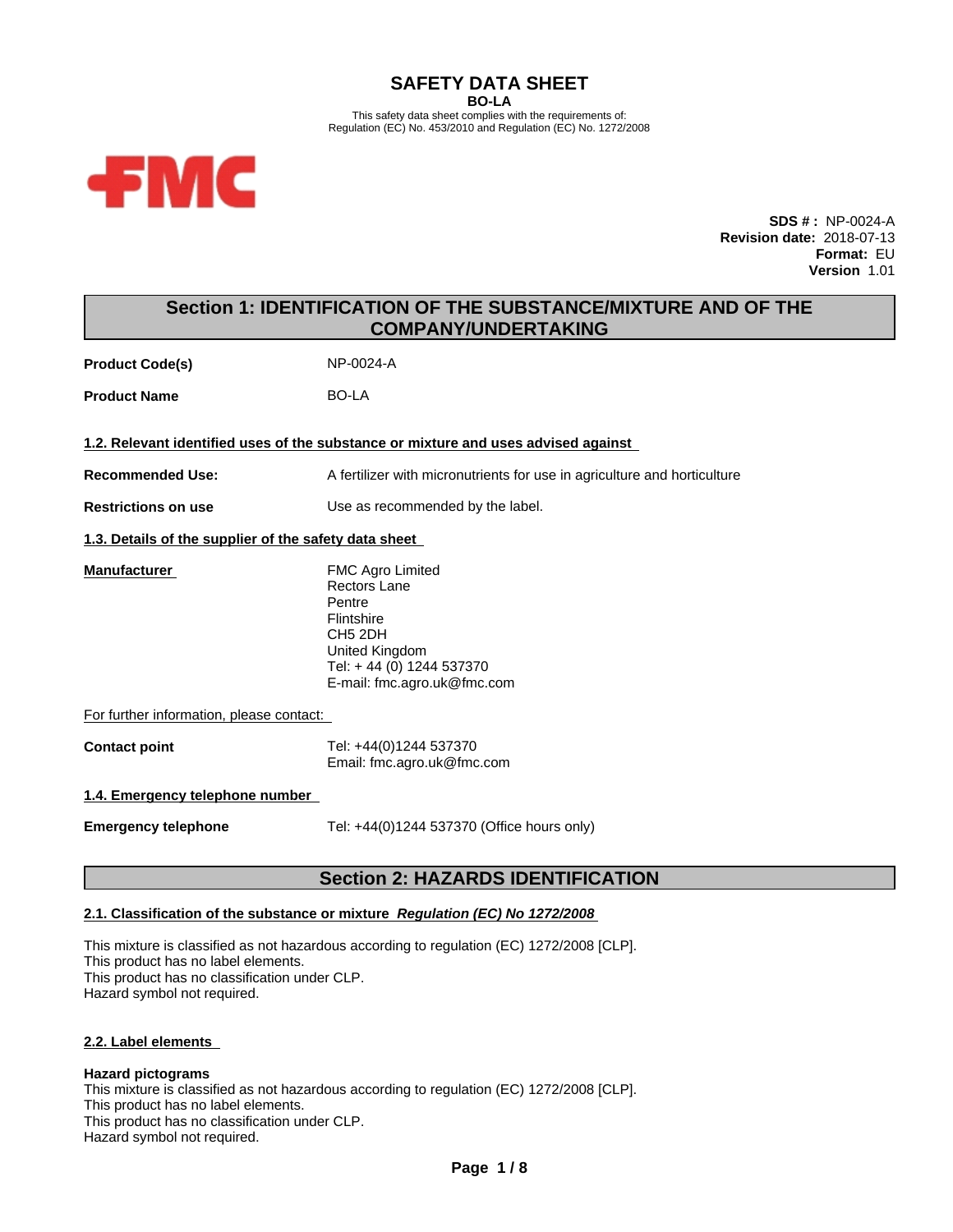### **2.3. Other hazards**

This product is not identified as a PBT/vPvB substance.

# **Section 3: COMPOSITION/INFORMATION ON INGREDIENTS**

## **3.1 Substances**

The product is a mixture, not a substance.

## **3.2 Mixtures**

### **Chemical nature**

Contains: No reportable hazardous ingredients according to Regulation (EC) No 1272/2008.

# **Section 4: FIRST AID MEASURES**

## **4.1. Description of first aid measures**

| <b>Eye Contact</b>                                               | Hold eyes open and rinse slowly and gently with water for 15-20 minutes.                      |
|------------------------------------------------------------------|-----------------------------------------------------------------------------------------------|
| <b>Skin Contact</b>                                              | Wash off immediately with soap and plenty of water.                                           |
| <b>Inhalation</b>                                                | Call a doctor or poison control centre immediately.                                           |
| Ingestion                                                        | Clean mouth with water.                                                                       |
| 4.2. Most important symptoms and effects, both acute and delayed |                                                                                               |
| Most important symptoms and                                      | Skin contact: May see mild irritation at the site of contact.                                 |
| effects, both acute and delayed                                  | Eye contact: Possible irritation and redness.                                                 |
|                                                                  | Ingestion: Possible irritation of the throat.                                                 |
|                                                                  | Inhalation: May experience irritation of the throat with a feeling of tightness in the chest. |

Delayed/Immediate effects: Immediate effects can be expected after short-term exposure.

## **4.3. Indication of any immediate medical attention and special treatment needed**

**Indication of immediate medical attention and special treatment needed, if necessary** Treat symptomatically.

# **Section 5: FIREFIGHTING MEASURES**

# **5.1. Extinguishing media**

### **Suitable Extinguishing Media**

Use extinguishing agent suitable for type of surrounding fire. Cool containers / tanks with water spray.

## **Unsuitable extinguishing media**

No information available

### **5.2. Special hazards arising from the substance or mixture**

Toxic fumes may be released in fire situations.

## **5.3. Advice for firefighters**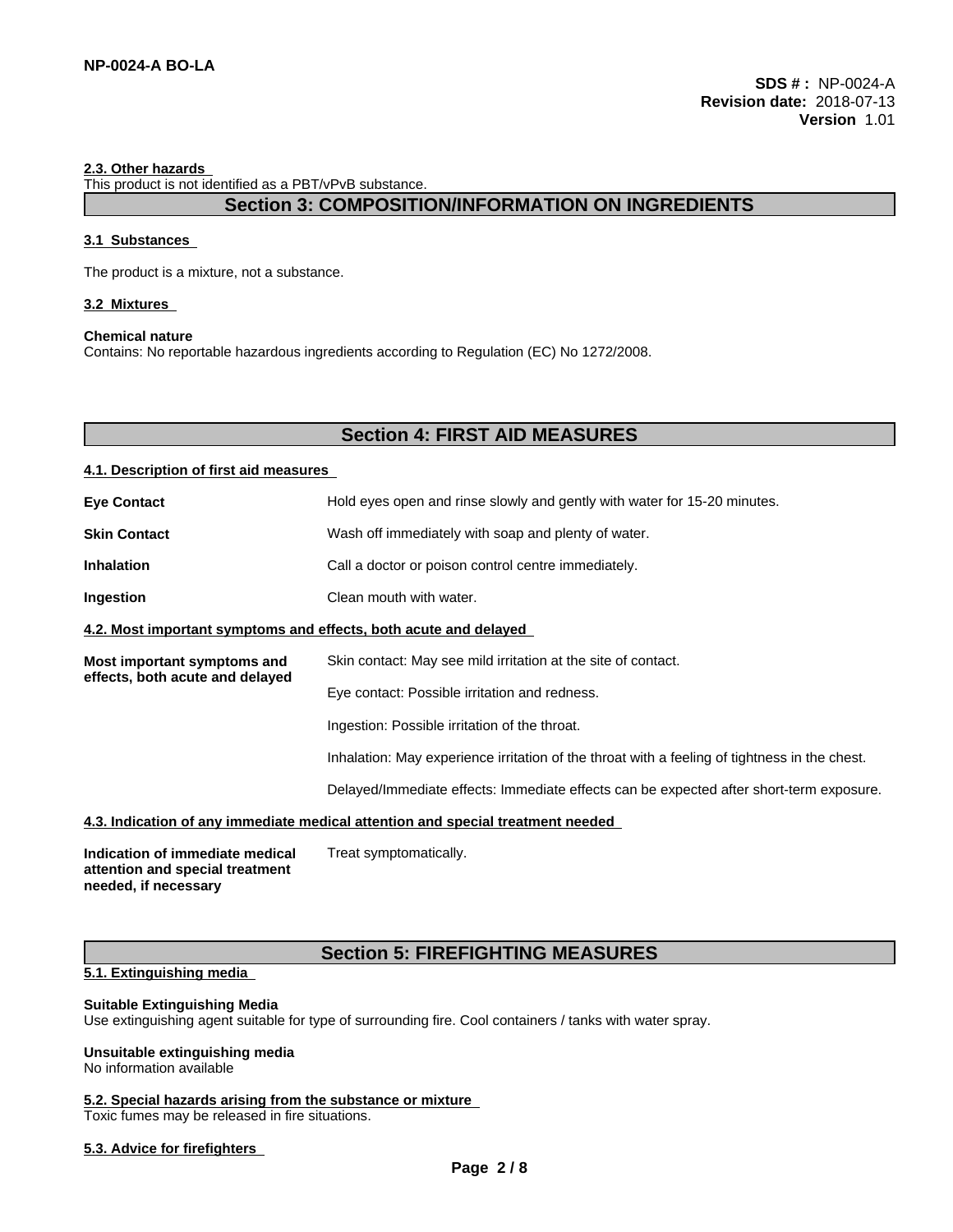As in any fire, wear self-contained breathing apparatus and full protective gear.

# **Section 6: ACCIDENTAL RELEASE MEASURES**

### **6.1. Personal precautions, protective equipment and emergency procedures**

### **Personal Precautions**

For personal protection see section 8. Avoid contact with the skin and the eyes. Stop leak if you can do it without risk.

For further clean-up instructions, call Emergency Hotline number listed in Section 1 "Product and Company Identification" above.

### **For emergency responders**

Use personal protection recommended in Section 8.

### **6.2. Environmental precautions**

Do not discharge into drains or rivers.Contain the spillage using bunding. Accidental release into water courses must be alerted to the appropriate regulatory body.

### **6.3. Methods and material for containment and cleaning up**

| <b>Methods for Containment</b> | Prevent further leakage or spillage if safe to do so.                                                                                                                   |
|--------------------------------|-------------------------------------------------------------------------------------------------------------------------------------------------------------------------|
| Methods for cleaning up        | Clean contaminated surface thoroughly with excess of water. Absorb with earth, sand or<br>other non-combustible material and transfer to containers for later disposal. |

### **6.4. Reference to other sections**

See section 8 for more information. See section 13 for more information.

# **Section 7: HANDLING AND STORAGE**

## **7.1. Precautions for safe handling**

**Handling** Ensure adequate ventilation.

# **Hygiene measures**

Handle in accordance with good industrial hygiene and safety practice.

## **7.2. Conditions for safe storage, including any incompatibilities**

### **Storage**

Protect from freezing. Store above 5°C. Store in a well-ventilated place. Keep cool. Keep away from direct sunlight. Keep away from heat. Keep out of reach of children and animals. Keep away from food, drink and animal feedingstuffs.

## **7.3. Specific end use(s)**

**Specific Use(s)** None known.

## **Risk Management Methods (RMM)**

The information required is contained in this Safety Data Sheet.

# **Section 8: EXPOSURE CONTROLS/PERSONAL PROTECTION**

**8.1. Control parameters**

**Derived No Effect Level (DNEL)** No information available.

**Predicted No Effect Concentration (PNEC)** No information available.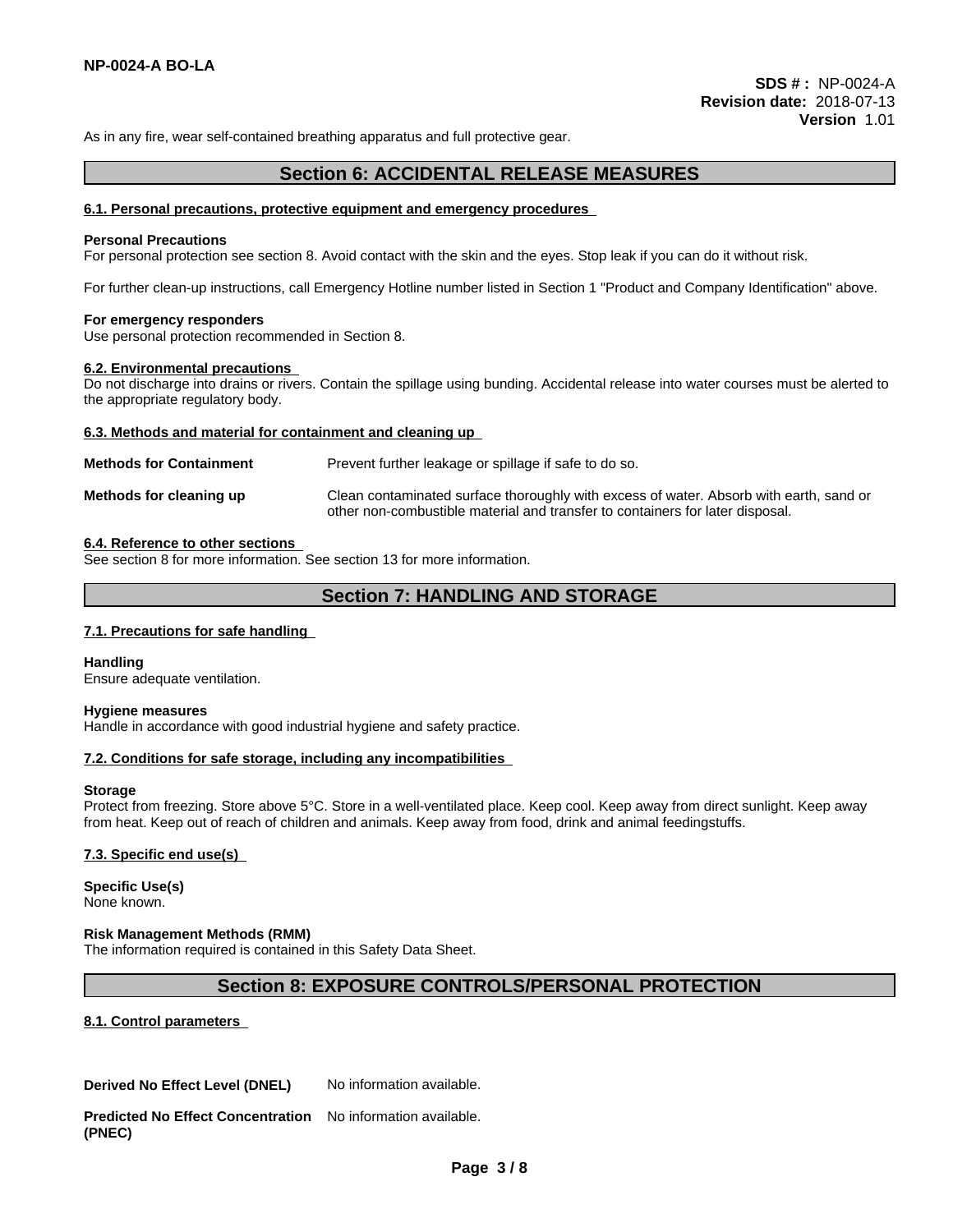## **8.2. Exposure controls**

| <b>Engineering measures</b>            | Ensure adequate ventilation, especially in confined areas.                                                |
|----------------------------------------|-----------------------------------------------------------------------------------------------------------|
| Personal protective equipment          |                                                                                                           |
| <b>Eye/Face Protection</b>             | Safety Glasses. Eye wash bottle with pure water.                                                          |
| <b>Hand Protection</b>                 | Protective gloves.                                                                                        |
| <b>Skin and Body Protection</b>        | Wear protective gloves/clothing.                                                                          |
| <b>Respiratory Protection</b>          | Not required under normal use.                                                                            |
| <b>Environmental exposure controls</b> | Refer to specific Member State legislation for requirements under Community<br>environmental legislation. |

# **Section 9: PHYSICAL AND CHEMICAL PROPERTIES**

## **9.1. Information on basic physical and chemical properties**

| <b>Physical State</b>               | Liquid                         |
|-------------------------------------|--------------------------------|
| Appearance                          | Clear, colorless liquid        |
| Odour                               | Barely perceptible             |
| Colour                              | Colourless                     |
| <b>Odour threshold</b>              | No information available       |
| pН                                  | $7.5 - 8.5$                    |
| <b>Melting point/freezing point</b> | No information available       |
| <b>Boiling point/boiling range</b>  | No information available       |
| <b>Flash point</b>                  | No information available       |
| <b>Evaporation Rate</b>             | No information available       |
| Flammability (solid, gas)           | No information available       |
| <b>Flammability Limit in Air</b>    |                                |
| <b>Upper flammability limit:</b>    | No information available       |
| Lower flammability limit            | No information available       |
| Vapour pressure                     | No information available       |
| <b>Vapour density</b>               | No information available       |
| <b>Specific gravity</b>             | $1.34 - 1.36$                  |
| <b>Water solubility</b>             | Soluble in water               |
| Solubility in other solvents        | No information available       |
| <b>Partition coefficient</b>        | No information available       |
| <b>Autoignition temperature</b>     | No information available       |
| <b>Decomposition temperature</b>    | No information available       |
| <b>Viscosity, kinematic</b>         | No information available       |
| Viscosity, dynamic                  | No information available       |
| <b>Explosive properties</b>         | No information available       |
| <b>Oxidising properties</b>         | Non-oxidizing (by EC criteria) |
| 9.2. Other information              |                                |
| <b>Softening point</b>              | No information available       |
| <b>Molecular weight</b>             | No information available       |
| VOC content (%)                     | No information available       |
| <b>Density</b>                      | No information available       |
|                                     |                                |

**Bulk density**<br> **K**<sub>st</sub> No information available<br>
No information available **No information available** 

# **Section 10: STABILITY AND REACTIVITY**

## **10.1. Reactivity**

Stable under recommended storage conditions

## **10.2. Chemical stability**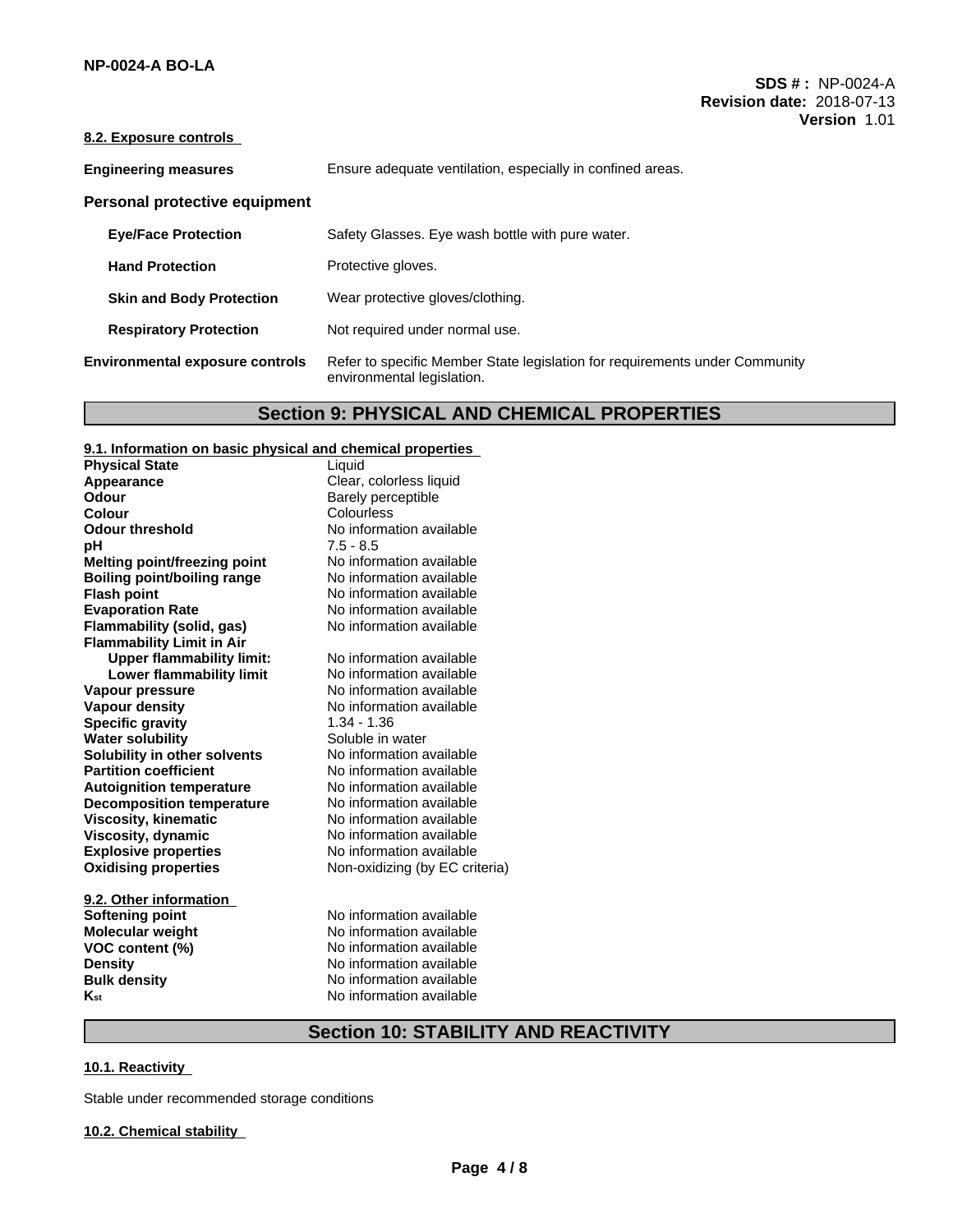Stable under recommended storage conditions.

**Explosion data Sensitivity to Mechanical Impact** None. **Sensitivity to Static Discharge** None.

### **10.3. Possibility of hazardous reactions**

# **Hazardous polymerisation**

Hazardous polymerization does not occur.

### **Hazardous reactions**

Decomposition can occur on exposure to heat or moisture.

#### **10.4. Conditions to avoid**

Heat.

### **10.5. Incompatible materials**

Strong oxidising agents. Strong acids.

### **10.6. Hazardous decomposition products**

May emit toxic fumes under fire conditions.

# **Section 11: TOXICOLOGICAL INFORMATION**

### **11.1. Information on toxicologicaleffects**

### **Acute toxicity**

### **Product Information**

Product does not present an acute toxicity hazard based on known or supplied information.

| LD50 Oral                                                                                                                               | > 2000 (rat) (Calculated Estimated Acute Toxicity - EAT)                                                                                             |
|-----------------------------------------------------------------------------------------------------------------------------------------|------------------------------------------------------------------------------------------------------------------------------------------------------|
| <b>Skin corrosion/irritation</b><br>Serious eye damage/eye irritation<br><b>Sensitisation</b><br><b>Mutagenicity</b><br>Carcinogenicity | Mild Irritant.<br>Slightly irritating to eyes.<br>No information available<br>No information available.<br>No information available.                 |
| <b>Reproductive toxicity</b><br><b>STOT - single exposure</b><br><b>STOT - repeated exposure</b><br><b>Symptoms</b>                     | No information available.<br>No information available.<br>No information available.<br>Skin contact: May see mild irritation at the site of contact. |
|                                                                                                                                         | Eye contact: Possible irritation and redness.                                                                                                        |
|                                                                                                                                         | Ingestion: Possible irritation of the throat.                                                                                                        |
|                                                                                                                                         | Inhalation: May experience irritation of the throat with a feeling of tightness in the chest.                                                        |
|                                                                                                                                         | Delayed/Immediate effects: Immediate effects can be expected after short-term exposure.                                                              |
| <b>Aspiration hazard</b>                                                                                                                | No information available.                                                                                                                            |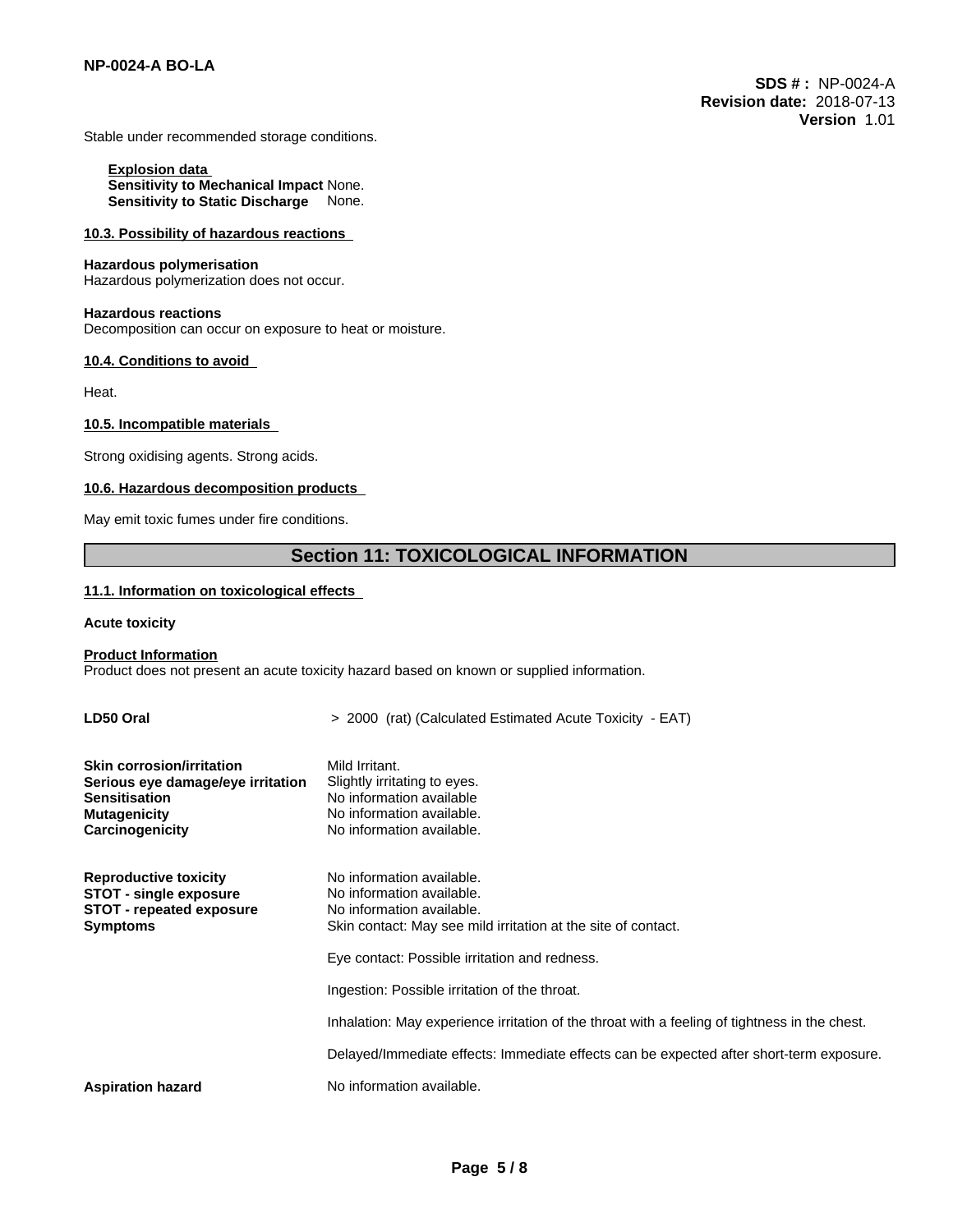# **Section 12: ECOLOGICAL INFORMATION**

## **12.1. Toxicity**

There is no data available for this product.

# **12.2. Persistence and degradability**

No information available.

### **12.3. Bioaccumulative potential**

No information available.

### **12.4. Mobility in soil**

**Mobility in soil** No information available.

# **12.5. Results of PBT and vPvB assessment**

No information available.

# **12.6. Other adverse effects**

No information available

| <b>Section 13: DISPOSAL CONSIDERATIONS</b> |                                                                                                                                                                                                                                                                                                                                                                                                  |
|--------------------------------------------|--------------------------------------------------------------------------------------------------------------------------------------------------------------------------------------------------------------------------------------------------------------------------------------------------------------------------------------------------------------------------------------------------|
| 13.1. Waste treatment methods              |                                                                                                                                                                                                                                                                                                                                                                                                  |
| Waste from residues / unused<br>products   | Transfer to a suitable container and arrange for collection by specialised disposal company.<br>Alternatively, the product can be incinerated, in accordance with local regulations. The<br>diluted product and washings should be sent to a water treatment facility. Do not<br>contaminate ponds, waterways or ditches with chemical or used containers. Do not<br>discharge to sewer systems. |
| <b>Contaminated Packaging</b>              | Clean container with water. Dispose of rinse water in accordance with local and national<br>quidelines. Dispose of in accordance with local regulations.                                                                                                                                                                                                                                         |
| <b>EWC Waste Disposal No</b>               | 02 01 09                                                                                                                                                                                                                                                                                                                                                                                         |
| <b>OTHER INFORMATION</b>                   | NOTE: The user's attention is drawn to the possible existence of specific European,<br>national or local regulations regarding disposal.                                                                                                                                                                                                                                                         |

# **Section 14: TRANSPORT INFORMATION**

| <b>IMDG/IMO</b>                |                                                                                        |
|--------------------------------|----------------------------------------------------------------------------------------|
| 14.1 UN/ID no                  | Not regulated                                                                          |
| 14.2 Proper Shipping Name      | Not regulated                                                                          |
| 14.3 Hazard class              | Not regulated                                                                          |
| 14.4 Packing Group             | Not regulated                                                                          |
| <b>14.5 Marine Pollutant</b>   | Not applicable                                                                         |
| <b>14.6 Special Provisions</b> | None                                                                                   |
|                                | 14.7 Transport in bulk according to This product is not transported in bulk containers |
| Annex II of MARPOL and the IBC |                                                                                        |
| Code                           |                                                                                        |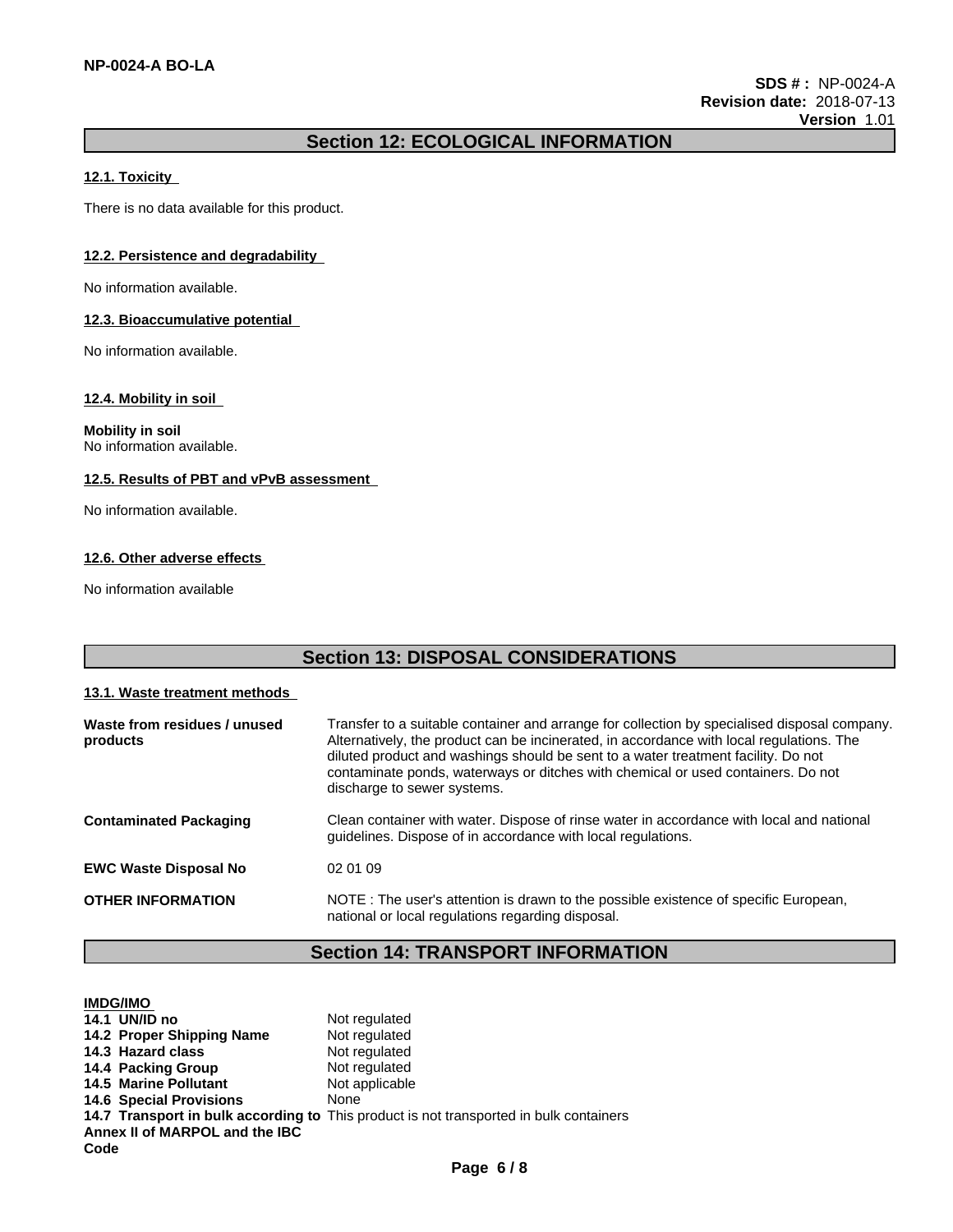**SDS # :** NP-0024-A **Revision date:** 2018-07-13 **Version** 1.01

| <b>RID</b>                       |                |
|----------------------------------|----------------|
| 14.1 UN/ID no                    | Not regulated  |
| 14.2 Proper Shipping Name        | Not regulated  |
| 14.3 Hazard class                | Not regulated  |
| 14.4 Packing Group               | Not regulated  |
| <b>14.5 Environmental Hazard</b> | Not applicable |
| <b>14.6 Special Provisions</b>   | None           |
|                                  |                |
| <b>ADR/RID</b>                   |                |
| 14.1 UN/ID no                    | Not regulated  |
| 14.2 Proper Shipping Name        | Not regulated  |
| 14.3 Hazard class                | Not regulated  |
| 14.4 Packing Group               | Not regulated  |
| 14.5 Environmental Hazard        | Not applicable |
| <b>14.6 Special Provisions</b>   | None           |
|                                  |                |
| <b>ICAO/IATA</b>                 |                |
| 14.1 UN/ID no                    | Not regulated  |
| 14.2 Proper Shipping Name        | Not regulated  |
| 14.3 Hazard class                | Not regulated  |
| 14.4 Packing Group               | Not regulated  |
| 14.5 Environmental Hazard        | Not applicable |
| <b>14.6 Special Provisions</b>   | None           |

# **Section 15: REGULATORY INFORMATION**

**15.1. Safety, health and environmental regulations/legislation specific for the substance or mixture**

### **European Union**

### **Authorisations and/or restrictions on use:**

This product does not contain substances subject to authorisation (Regulation (EC) No. 1907/2006 (REACH), Annex XIV) This product does not contain substances subject to restriction (Regulation (EC) No. 1907/2006 (REACH), Annex XVII)

# **Persistent Organic Pollutants**

Not Applicable

**Ozone-depleting substances (ODS) regulation (EC) 1005/2009** Not Applicable

# **International Inventories**

### **15.2. Chemical safety assessment**

A Chemical Safety Assessment has not yet been completed for this substance

# **Section 16: OTHER INFORMATION**

# **Key or legend to abbreviations and acronyms used in the safety data sheet**

**Full text of R-phrases referred to undersections 2 and 3** Not applicable

### **Legend**